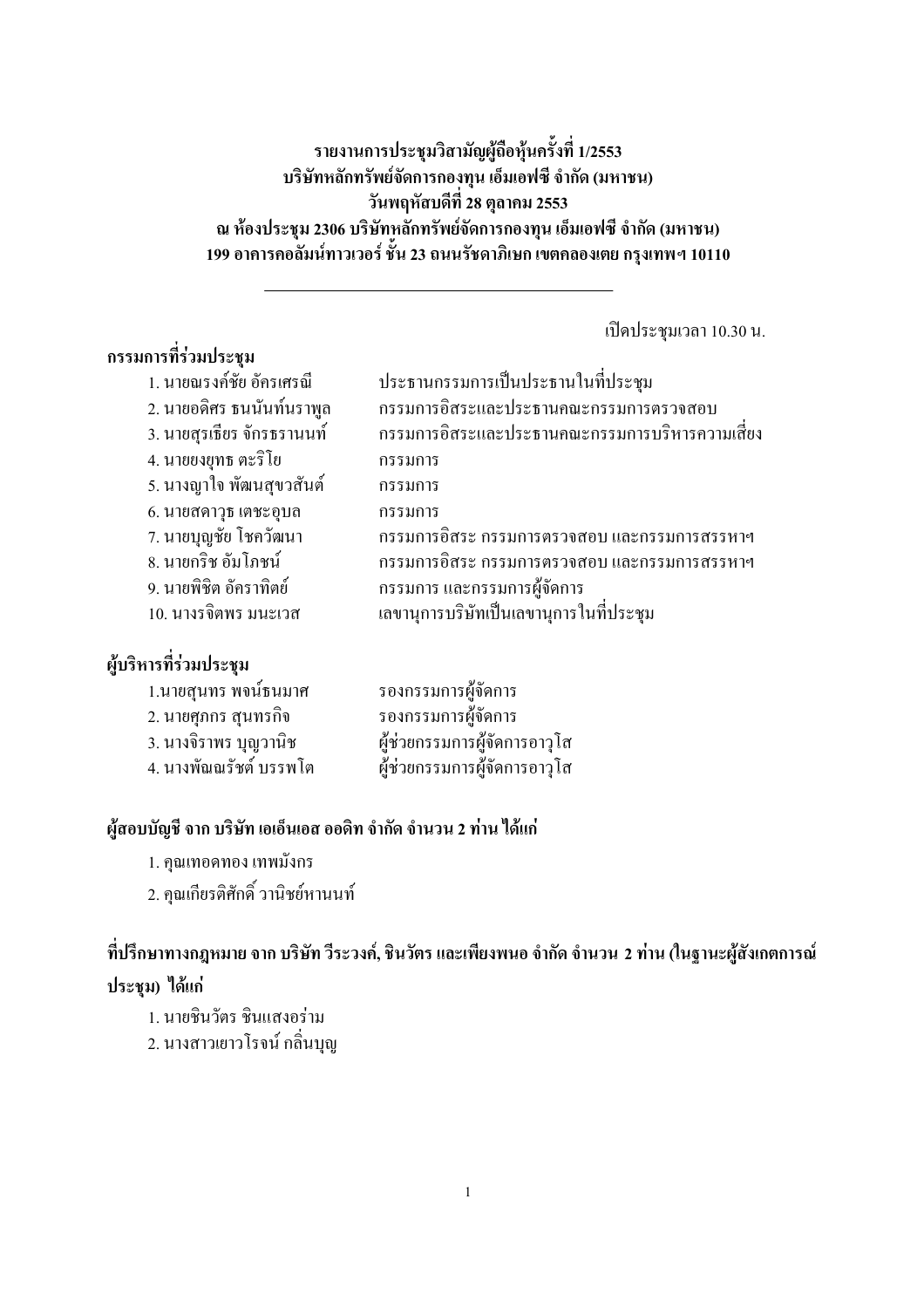ประธานกล่าวเปิดประชมและแถลงว่าในการประชมคราวนี้ มีผู้ถือห้นและผู้รับมอบฉันทะมาร่วมประชม (ณ ตอนเปิดการประชุม) รวม 47 ราย นับจำนวนหุ้นได้ 57,889,579 หุ้น คิดเป็นร้อยละ 48.24 ซึ่งเป็นจำนวนหุ้นที่ ้เกินกว่า 1 ใน 3 ของจำนวนห้นที่จำหน่ายใค้ทั้งหมดครบเป็นองค์ประชมตามข้อบังคับบริษัท พร้อมทั้งใค้ชี้แจงวิธี ปฏิบัติในการลงคะแนนเสียงและการนับคะแนนเสียงการประชุมให้ผู้ถือหุ้นได้รับทราบ หลังจากนั้นจึงเปิดประชุม และคำเนินการประชมตามระเบียบวาระ ดังนี้

### รับรองรายงานการประชุมใหญ่สามัญผู้ถือหุ้นประจำปี ครั้งที่ 36 เมื่อวันอังคารที่ 20 ระเบียบวาระที่ 1 เมษายน 2553

ประธานขอให้ผู้ถือหุ้นพิจารณารับรองรายงานการประชุมใหญ่สามัญผู้ถือหุ้นประจำปี ครั้งที่ 36 เมื่อวัน อังคารที่ 20 เมษายน 2553 ("รายงานการประชุมใหญ่สามัญผู้ถือหุ้นประจำปี") ซึ่งเอกสารได้จัดส่งให้กับผู้ถือหุ้น ล่วงหน้าแล้วจึงได้เสนอให้ที่ประชุมพิจารณาลงมติรับรองรายงานการประชุม

้มีผู้ถือหุ้นได้แจ้งให้แก้ไขข้อ 8.8 ของรายงานการประชุมใหญ่สามัญผู้ถือหุ้นประจำปีฉบับที่อ้างถึงข้างต้น เป็นดังนี้

"8.8 ผู้ถือหุ้นมีข้อเสนอแนะให้มีการปรับปรุงรูปแบบของข้อมูลและการประชุมใหญ่สามัญผู้ถือหุ้น ในปีต่อไป ดังบี้

- สำหรับการจัดทำข้อมลรายงานประจำปีในรปแบบซีดี ควรมีการจัดทำสรปข้อมลสำคัญ แบบย่อที่ผู้ถือหุ้นควรทราบแนบไปพร้อมกับซีดี

- ให้จัดทำข้อมลในรปแบบ Power Point ในการนำเสนอข้อมลต่างๆ ในการประชมผู้ถือห้น"

ี ประธานเห็นควรแก้ไขรายงานการประชมใหญ่สามัญผู้ถือห้นประจำปีตามที่ผู้ถือห้นเสนอ นอกจากนี้ ประธานได้แถลงต่อว่าการดำเนินการดังกล่าวมิใช่เป็นการลงมติกำหนดรปแบบการจัดทำข้อมลและการประชมใหญ่ สามัณผู้ถือห้นแต่เป็นข้อเสนอแนะของผู้ถือห้น

้ <u>มติ</u> ที่ประชุมวิสามัญผู้ถือหุ้นมีมติรับรองรายงานการประชุมใหญ่สามัญผู้ถือหุ้นประจำปี ครั้งที่ 36 เมื่อวัน ้อังคารที่ 20 เมษายน 2553 ด้วยคะแนนเสียง ดังต่อไปนี้

| มดิ                 | ้จำนวนเสียงที่ลงมติ (หุ้น)                              | ร้อยละ   |
|---------------------|---------------------------------------------------------|----------|
|                     | $(1 \nmid \hat{y} \hat{u}) = 1 \hat{u} \hat{d} \hat{v}$ |          |
| เห็นด้วย            | 59,311,980                                              | 99.9018  |
| ไม่เห็นด้วย         | $\theta$                                                | 0.0000   |
| งคออกเสียง          | 24,000                                                  | 0.0404   |
| ไม่ส่งบัตรลงคะแนน   | 34,299                                                  | 0.0577   |
| บัตรเสีย            | $\theta$                                                | 0.0000   |
| รวมจำนวนผู้ออกเสียง | 59,370,279                                              | 100.0000 |
| (49510)             |                                                         |          |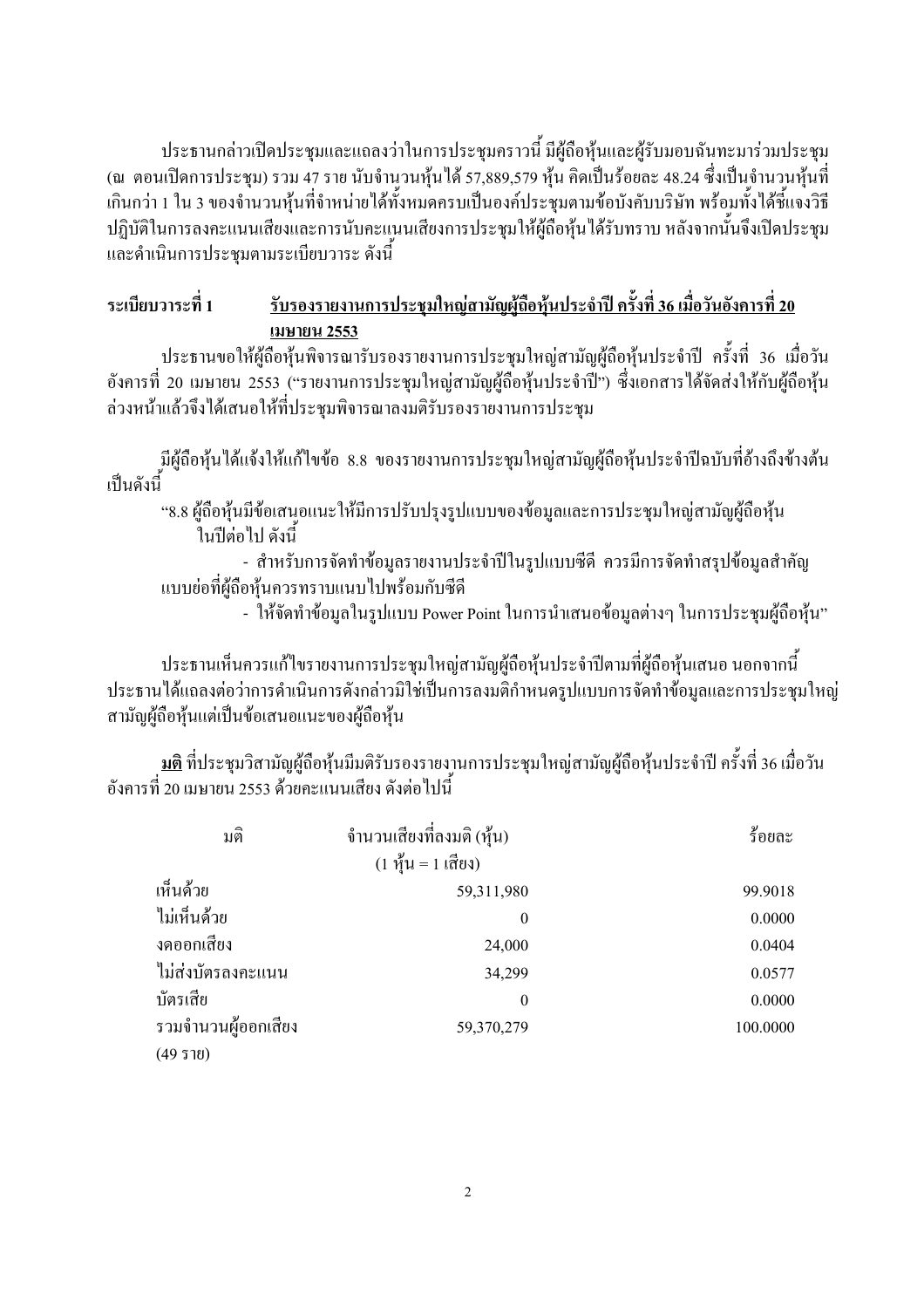### ระเบียบวาระที่ 2 <u>พิจารณาข้อเสนอของบริษัทหลักทรัพย์ คันทรี่ กรุ๊ป จำกัด (มหาชน) เกี่ยวกับการเสนอ</u> <u>เข้าซื้อหุ้นบางส่วนจากผู้ถือหุ้นเดิมของบริษัท</u>

ประธานใด้แถลงให้ที่ประชุมทราบว่า บริษัทได้รับหนังสือ "ข้อเสนอในการทำคำเสนอซื้อหุ้นบางส่วน (Partial Tender Offer)" ฉบับลงวันที่ 26 สิงหาคม 2553 และ หนังสือเรื่องการเปลี่ยนแปลงข้อเสนอในการทำคำ เสนอซื้อหุ้นบางส่วน (Partial Tender Offer) ฉบับลงวันที่ 17 กันยายน 2553 (ต่อไปจะรวมเรียกว่า "ข้อเสนอ") เพื่อ ี เสนอเงื่อนไขเบื้องต้นเกี่ยวกับการที่ บริษัทหลักทรัพย์ คันทรี่ กร๊ป จำกัด (มหาชน) ("ซีจีเอส") ขอเสนอซื้อหุ้น บางส่วนจากผู้ถือหุ้นเดิมของบริษัท (Partial Tender Offer) จำนวนใม่เกิน 18,096,500 หุ้น ในราคาหุ้นละ 13.20 ิบาท อนึ่ง เมื่อรวมกับหุ้นของบริษัทที่ซีจีเอสถืออยู่คิดเป็นสัดส่วนไม่เกินร้อยละ 40 ของจำนวนหุ้นที่จำหน่ายใด้ แล้วทั้งหมดของบริษัทและมีสิทธิออกเสียง

้ทั้งนี้ คณะกรรมการพิจารณาแล้วเห็นว่าข้อเสนอของซีจีเอสนี้เป็นไปตามหลักเกณฑ์ในประกาศของ คณะกรรมการกำกับหลักทรัพย์และตลาดหลักทรัพย์ซึ่งเปิดโอกาสให้ที่ประชุมผู้ถือหุ้นเป็นผู้พิจารณาก่อนว่าจะ ี่ ยินยอมให้มีการทำคำเสนอซื้อห้นบางส่วน (Partial Tender Offer) ตามข้อเสนอหรือไม่ โดยซีจีเอสจะทำคำเสนอ ซื้อหุ้นบางส่วน (Partial Tender Offer) ตามข้อเสนอใค้ก็ต่อเมื่อใค้รับมติเห็นชอบจากที่ประชุมผู้ถือหุ้นและ ี สำนักงานคณะกรรมการกำกับหลักทรัพย์และตลาดหลักทรัพย์แล้ว ซึ่งหากได้ดำเนินการตามข้อเสนอหลังจากที่ ใค้รับความเห็นชอบแล้วเสร็จสิ้นลงจนเป็นผลให้ซีจีเอสเป็นผู้ถือหุ้นของบริษัทเกินกว่าร้อยละ 25 ของหุ้นที่ จำหน่ายแล้วทั้งหมดของบริษัท ซีจีเอสจะใด้รับยกเว้นให้ใม่ต้องทำคำเสนอซื้อหุ้นทั้งหมดของบริษัทตามหลักการ ทั่วไปจากการเข้าถือหุ้นจำนวนดังกล่าวอีก ทั้งนี้ เอกสารที่เกี่ยวข้องทั้งหมดได้จัดส่งให้กับผู้ถือหุ้น และเผยแพร่ใน website ของบริษัทเป็นการล่วงหน้าและครบถ้วนตามข้อกำหนดของกฎหมายแล้ว

หลังจากที่ประธานได้แถลงแล้ว ประธานได้เปิดโอกาสให้ผู้ถือหุ้นได้ซักถามเกี่ยวกับเรื่องการทำคำเสนอ ซื้อห้นบางส่วน (Partial Tender Offer) ของซีจีเอส ดังนี้

ึก) ผู้ถือหุ้นได้สอบถามว่าการทำคำเสนอซื้อหุ้นบางส่วนในครั้งนี้เป็นแบบเฉพาะเจาะจงหรือไม่

ประธานได้แจ้งว่าการทำคำเสนอซื้อหุ้นบางส่วนในคราวนี้เป็นการทั่วไป ทั้งนี้ หากในกรณีที่มีผู้ แสคงเจตนาขายหุ้นมากกว่าจำนวนสูงสุดที่ซีจีเอสทำคำเสนอซื้อ ซีจีเอสจะทำการซื้อหุ้นที่เสนอขาย ตามสัดส่วนของจำนวนหุ้นที่มีผู้แสดงเจตนาขาย (pro-rata)

ึข) ผู้ถือหุ้นใด้สอบถามเหตุผลในการลดสัดส่วนจากเดิมใม่เกินร้อยละ 49.99 ของจำนวนหุ้นที่จำหน่าย ใค้แล้วทั้งหมดของบริษัท มาเป็นไม่เกินร้อยละ 40 ของจำนวนห้นที่จำหน่ายไค้แล้วทั้งหมดของ บริษัท

ี สำหรับประเด็นคำถามในข้อนี้ นายสดาวุธ เตชะอุบล กรรมการผู้แทนของซีจีเอสได้แจ้งว่า เหตุผลใน ้การลดสัดส่วนนั้นเนื่องจากต้องการคงสัดส่วนให้ผู้ถือหุ้นภาครัฐเป็นผู้ถือหุ้นใหญ่ของบริษัท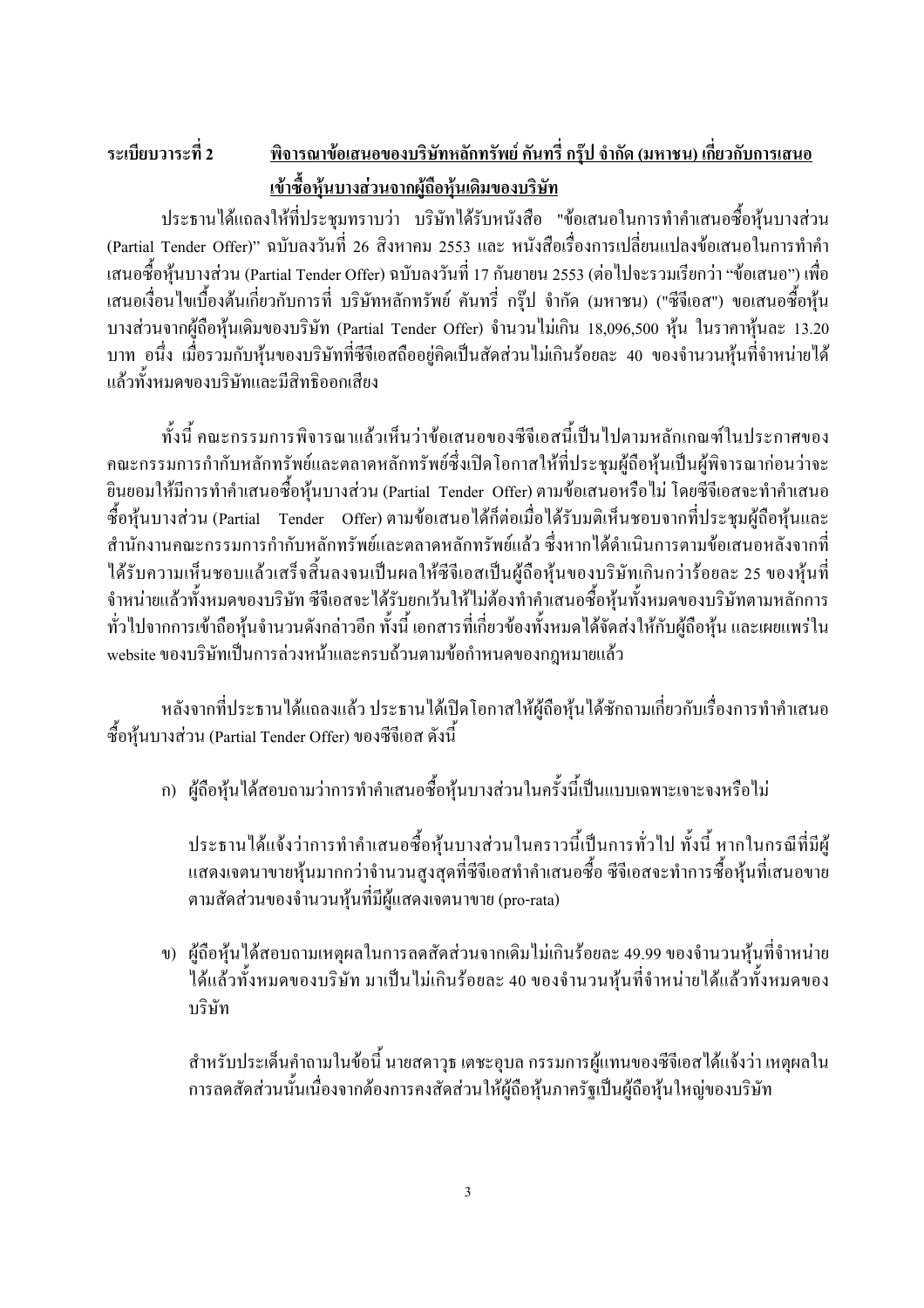ี ค) ผู้ถือหุ้นได้สอบถามกรรมการตัวแทนจากกระทรวงการคลังและธนาคารออมสินเกี่ยวกับนโยบายการ ดำรงสัดส่วนการถือหุ้นของบริษัทภายหลังหากการทำคำเสนอซื้อหุ้นบางส่วนของซีจีเอสเป็น ผลสำเร็จ

้นางญาใจ พัฒนสุขวสันต์ กรรมการผู้แทนจากกระทรวงการคลัง ใด้แจ้งต่อที่ประชุมว่า ้ กระทรวงการคลังมีนโยบายคงสัดส่วนการถือห้นของตนเองในสัดส่วนเดิม ในการนี้ นายยงยทธ ้ตะริโย กรรมการผู้แทนจากธนาคารออมสินใด้แจ้งต่อที่ประชุมว่าธนาคารออมสินมีนโยบาย เช่นเดียวกับกระทรวงการคลัง

ึง) นอกจากนี้ ผู้ถือหุ้นได้สอบถามว่าหากการทำคำเสนอซื้อหุ้นบางส่วนเป็นผลสำเร็จจะส่งผลให้ โครงสร้างผู้ถือหุ้น และโครงสร้างคณะกรรมการเปลี่ยนแปลงไปหรือไม่

ประธานได้แถลงต่อที่ประชุมว่า การทำคำเสนอซื้อหุ้นบางส่วนเป็นผลสำเร็จนั้นจะไม่ส่งผลกระทบ ต่อโครงสร้างผู้ถือหุ้นของบริษัทอย่างมีนัยสำคัญ โดยสัดส่วนการถือหุ้นของผู้ถือหุ้นภาครัฐ (กระทรวงการคลัง และธนาคารออมสิน) จะยังคงเป็นร้อยละ 41.17 ของจำนวนหุ้นที่จำหน่ายได้แล้ว ทั้งหมดของบริษัท

ในส่วนของโครงสร้างคณะกรรมการนั้นจะเป็นไปตามหลักเกณฑ์เดิม กล่าวคือ จำนวนกรรมการ ้อิสระจะเป็น 1/3 ของจำนวนกรรมการทั้งหมด และ ส่วนที่เหลือ 2/3 ของจำนวนกรรมการทั้งหมดจะ เป็นกรรมการตัวแทนของผู้ถือหุ้นรายใหญ่ โดยผู้ถือหุ้นที่ถือหุ้นของบริษัทตั้งแต่ร้อยละ 10 ของ ้จำนวนหุ้นที่จำหน่ายใด้แล้วทั้งหมดของบริษัทจะมีสิทธิแต่งตั้งกรรมการใด้ 1 คน

เมื่อหมดประเด็นข้อซักถามจากผู้ถือหุ้น ประธานใด้ให้เลขานุการบริษัทแจ้งวิธีการลงมติและคะแนนเสียง สำหรับการลงมติในวาระนี้

เลขานุการบริษัทชี้แจงต่อที่ประชุมว่าการประชุมวิสามัญผู้ถือหุ้นในครั้งนี้เป็นวาระเกี่ยวกับการพิจารณา ข้อเสนอของบริษัทหลักทรัพย์ คันทรี่ กรุ๊ป จำกัด (มหาชน) เพื่อเสนอเข้าซื้อหุ้นบางส่วนจากผู้ถือหุ้นเดิมของบริษัท ซึ่งตามกฎหมายเกี่ยวกับหลักทรัพย์กำหนดให้วาระนี้จะต้องได้รับความเห็นชอบจากที่ประชุมผู้ถือหุ้นด้วยคะแนน ้เสียงไม่น้อยกว่ากึ่งหนึ่งของจำนวนเสียงทั้งหมดของผู้ถือห้น**ที่มาประชมและมีสิทธิออกเสียงลงคะแนน** 

้ ดังนั้น ในการลงคะแนนเสียงในครั้งนี้ ผู้ถือหุ้นแต่ละรายที่เข้าร่วมประชุมจะมีคะแนนเสียงเท่ากับ 1 หุ้น ้ต่อ 1 เสียง ทั้งนี้ ในการลงคะแนนเสียงนั้นหากผู้ถือหุ้นรายใดลงมติ ''งดออกเสียง'' จะไม่นับรวมเป็นคะแนนเสียง "เห็นด้วย"

้นอกจากนี้ ในการลงมติวาระนี้จำนวนหุ้นและเสียงของบริษัทหลักทรัพย์ คันทรี่ กรุ๊ป จำกัด (มหาชน) จะ ไม่นำมานับรวมเป็นเสียงในการลงคะแนน เนื่องจากเป็นผ้มีส่วนได้เสียสำหรับวาระนี้